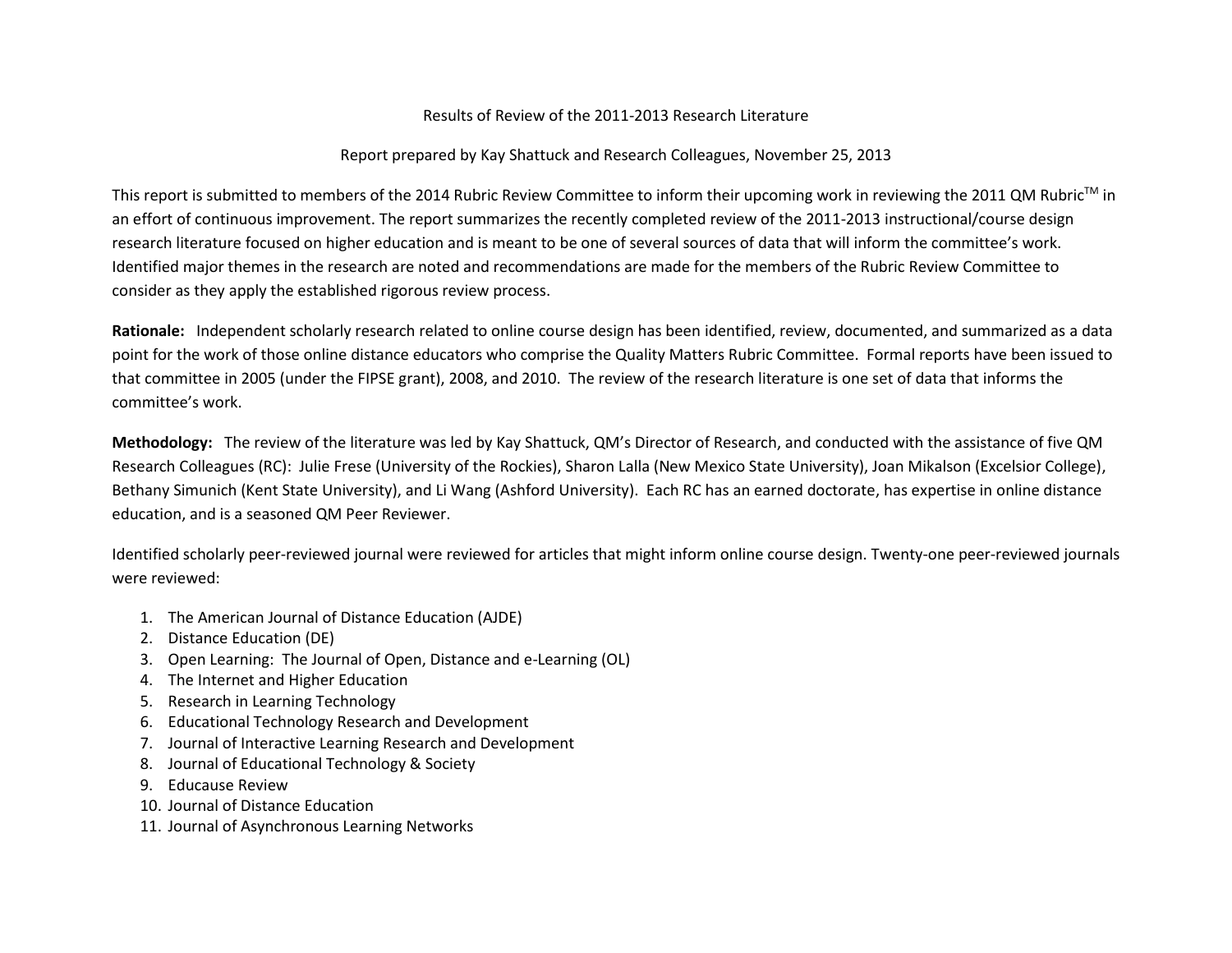- 12. The International Review of Research in Open and Distance Learning (IRRODL)
- 13. Online Journal of Distance Learning Administration (OJDLA)
- 14. Journal of Online Learning and Teaching (JOLT)
- 15. The Journal of Educators Online
- 16. Quarterly Review of Distance Education
- 17. British Journal of Educational Technology
- 18. Journal of Learning Sciences
- 19. Journal of Computing in Higher Education
- 20. The European Journal of Open, Distance and E-learning (EURODL)
- 21. Australasian Journal of Educational Technology

Additionally, the following academic databases were searched using course and instructional design keywords in attempts to identify any missed resources.

- 1. Academic Search Complete
- 2. ERIC
- 3. ProQuest
- 4. Dissertation Abstracts
- 5. Google Scholar

Each research piece was reviewed with an eye to instructional/course design topics for quality online courses. While theoretical pieces were reviewed, the focus was on published articles that documented a research methodology and findings. There was no attempt to document every article in the journals that might inform course design, however, a total of more than pieces were recorded that can inform the committee's work. These latest citation now raise the total since 2005 of documented citation in the QM Research Library to more than 500.

The charge to the research reviewers was (1) to record citations that might be related to the established QM eight general standards, (2) to identify instructional/course design themes that emerge from a careful reading of the research, and (3) to recommend to the 2014 Rubric Review Committee attention be paid to what and how emergent themes be approached as members of the committee attempt to keep the QM Rubric<sup>™</sup> current and applicable for the QM community.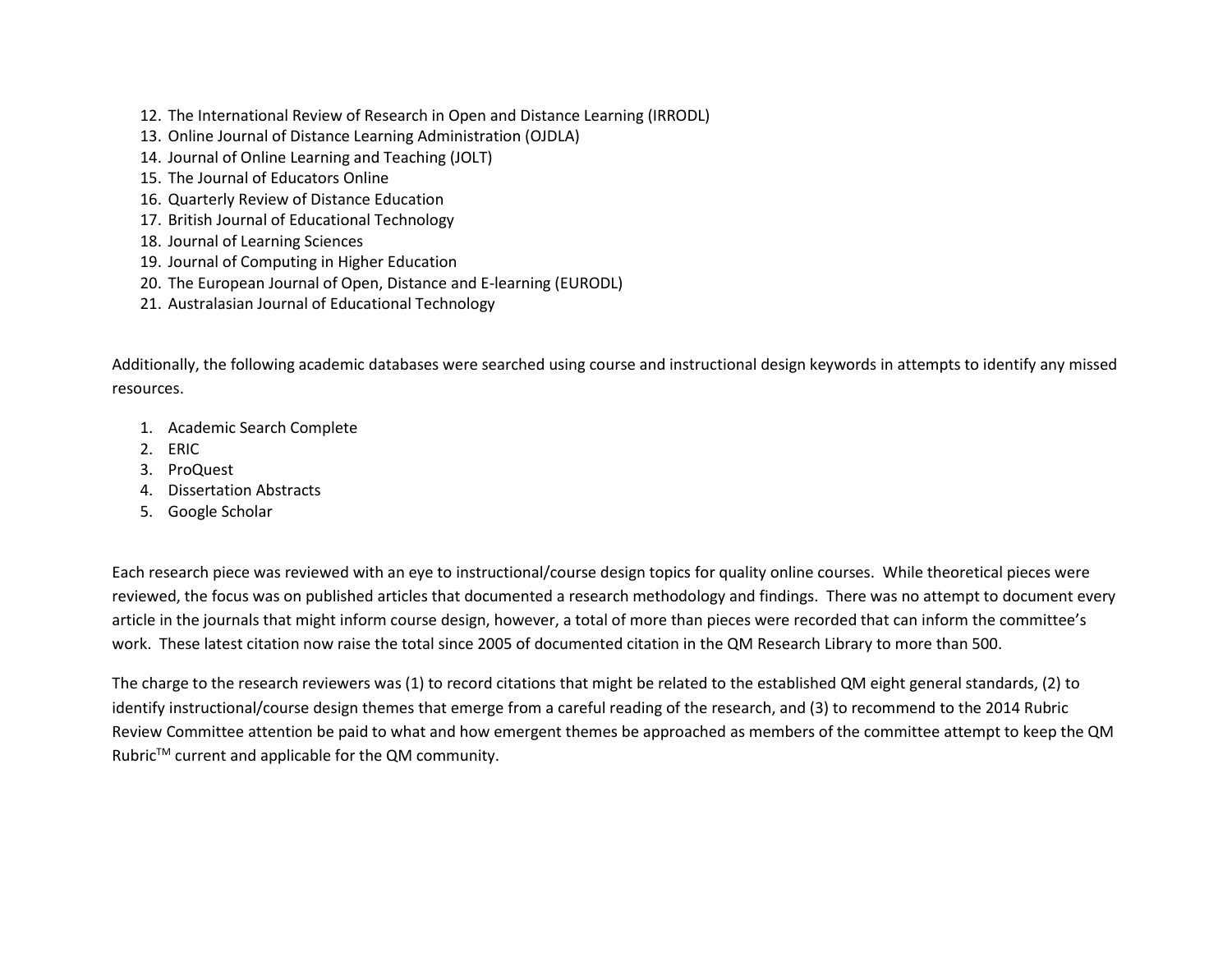## **Themes** from the 2011-2013 review of the research literature:

| Theme                                                                                                                                                                                                                                                                    | Discussion                                                                                                                                                                                                                                                                                                                                                                                                                                                                                                                                                                                                                                                                      |
|--------------------------------------------------------------------------------------------------------------------------------------------------------------------------------------------------------------------------------------------------------------------------|---------------------------------------------------------------------------------------------------------------------------------------------------------------------------------------------------------------------------------------------------------------------------------------------------------------------------------------------------------------------------------------------------------------------------------------------------------------------------------------------------------------------------------------------------------------------------------------------------------------------------------------------------------------------------------|
| Constructivism is the dominant theoretical<br>perspective used in online distance education and<br>educational technology research. It has been the<br>dominant perspective since online learning has<br>been under study. What is evident now is that this              | Col focuses on the interaction of individual learners for whom a sense of<br>being "real" in an online environment (presence) is facilitated so that<br>they engage in actively purposeful discourse which results in deeper<br>levels of learning.                                                                                                                                                                                                                                                                                                                                                                                                                             |
| perspective is found specifically expressed in use of<br>the Community of Inquiry framework (CoI). CoI<br>(http://communitiesofinquiry.com/model) is<br>frequently used as guiding the methodology and for<br>interpretation of a quality online learning<br>experience. | The interdependent dimensions of CoI are social, teaching, and cognitive<br>presence. Teaching presence (note: not teacher) includes the design<br>elements of an online course that allows improved instructor facilitation<br>and pedagogical direction to learners in the social and cognitive<br>processes to promote "personally meaningful and educationally<br>worthwhile learning outcomes" (Anderson, Rourke, Garrison, & Archer,<br>2001, para. 4).                                                                                                                                                                                                                   |
|                                                                                                                                                                                                                                                                          | The concept of presence has a strong history of consideration in<br>computer-mediated and online education and is essentially "when<br>media users are oblivious of the mediated nature of their experience<br>with media" (Shin, 2001, p. 16). Gunawardena and Zittle (1997) began<br>using the term social presence to refer to the psychological sense that<br>the learner has of being a part of the virtual group as result of<br>interactions. A well-designed course allows for more facilitative<br>engagement between the instructor and students (Hall, 2010). Burkle<br>and Cleveland-Innes (2013) tied social presence to motivation and use of<br>learner support. |
|                                                                                                                                                                                                                                                                          | It can be argued that a number of existing QM standards already<br>promote the development of the three presences. For example,<br>standards 1.7, 1.8 (instructor and student introductions) can be<br>understood as design strategies for developing students' social presence<br>and for establishing teaching/facilitator presence.                                                                                                                                                                                                                                                                                                                                          |
|                                                                                                                                                                                                                                                                          | Matthews, Bogle, Boles, Day, and Swan (2014, 2011, 2010) consistently<br>point out that that the QM and CoI frameworks are orthogonal in                                                                                                                                                                                                                                                                                                                                                                                                                                                                                                                                        |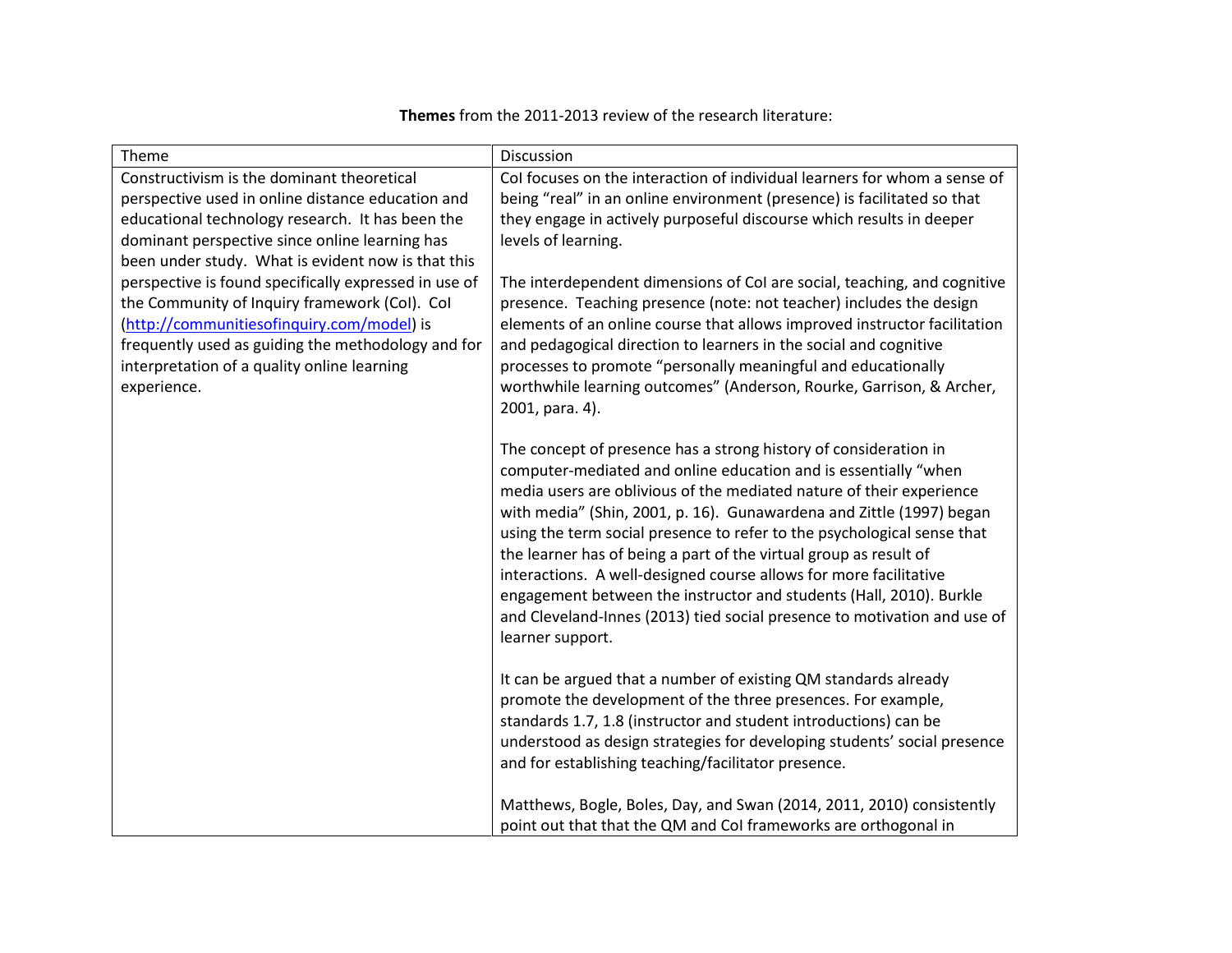|                                                      | nature, and that the "linking of online course design to implementation    |
|------------------------------------------------------|----------------------------------------------------------------------------|
|                                                      | and learning processes to course outcomes is long overdue in online        |
|                                                      | learning" (2011, p. 13). The Col (constructivist) framework can assist in  |
|                                                      | understanding why and how specific QM standards (based on objectivist      |
|                                                      | ID and ADDIE models) can influence the learning process.                   |
| The importance an online learning community.         | This theme has been evolving in the research literature over the last      |
|                                                      | decade and is directly related to constructivism as a dominant online      |
|                                                      | design/teaching/learning perspective. It is now impossible to miss as a    |
|                                                      | theme in the research literature.                                          |
|                                                      |                                                                            |
|                                                      | Course design that facilitates a sense of online learning community        |
|                                                      | especially related to structure, feedback, and discourse factors. For      |
|                                                      | example, Rubin and Fernandes (2013) established the relationship of        |
|                                                      | course design to online community-building by citing research findings     |
|                                                      | "that online classes are more successful in supporting deep learning       |
|                                                      | when they are characterized by a community of inquiry" (p. 125). Their     |
|                                                      | study provided evidence that a learning community often exists "when       |
|                                                      |                                                                            |
|                                                      | built into the design of courses and expectations of teachers" (p. 126).   |
| Collaborative learning is often a theoretical        | Collaborative learning has been a theme in the online learning literature  |
| underpinning of studies and is thus highlighted as   | for some years, and is now often highlighted as essential.                 |
| essential.                                           |                                                                            |
|                                                      | Caveat: The experts who participated in the 2010 QM Interaction            |
|                                                      | Summit outlined how complex it is to use the blanket collaborative         |
|                                                      | learning perspective. Nonetheless, the research literature that we         |
|                                                      | reviewed indicated that collaborative learning continues to be a major     |
|                                                      | thrust of many online course authors/designers.                            |
|                                                      |                                                                            |
| The clear theme in the literature is that pedagogy   | While the need for pedagogy to drive the choice of technology is not a     |
| must drive the choice of technology and              | new theme in the research literature, what does now seem heighted is       |
| furthermore it is essential that students understand | that students should be assisted in understanding the purpose/learning     |
| the pedagogy over-and-above the use of a             | goal of an assignment is the most important piece and that use of a        |
| particular tool or technology.                       | particular tool/technology used to complete the assignment (e.g., wiki,    |
|                                                      | mind map, blog, game, etc.) is only the tool for which the learning is set |
|                                                      | to happen.                                                                 |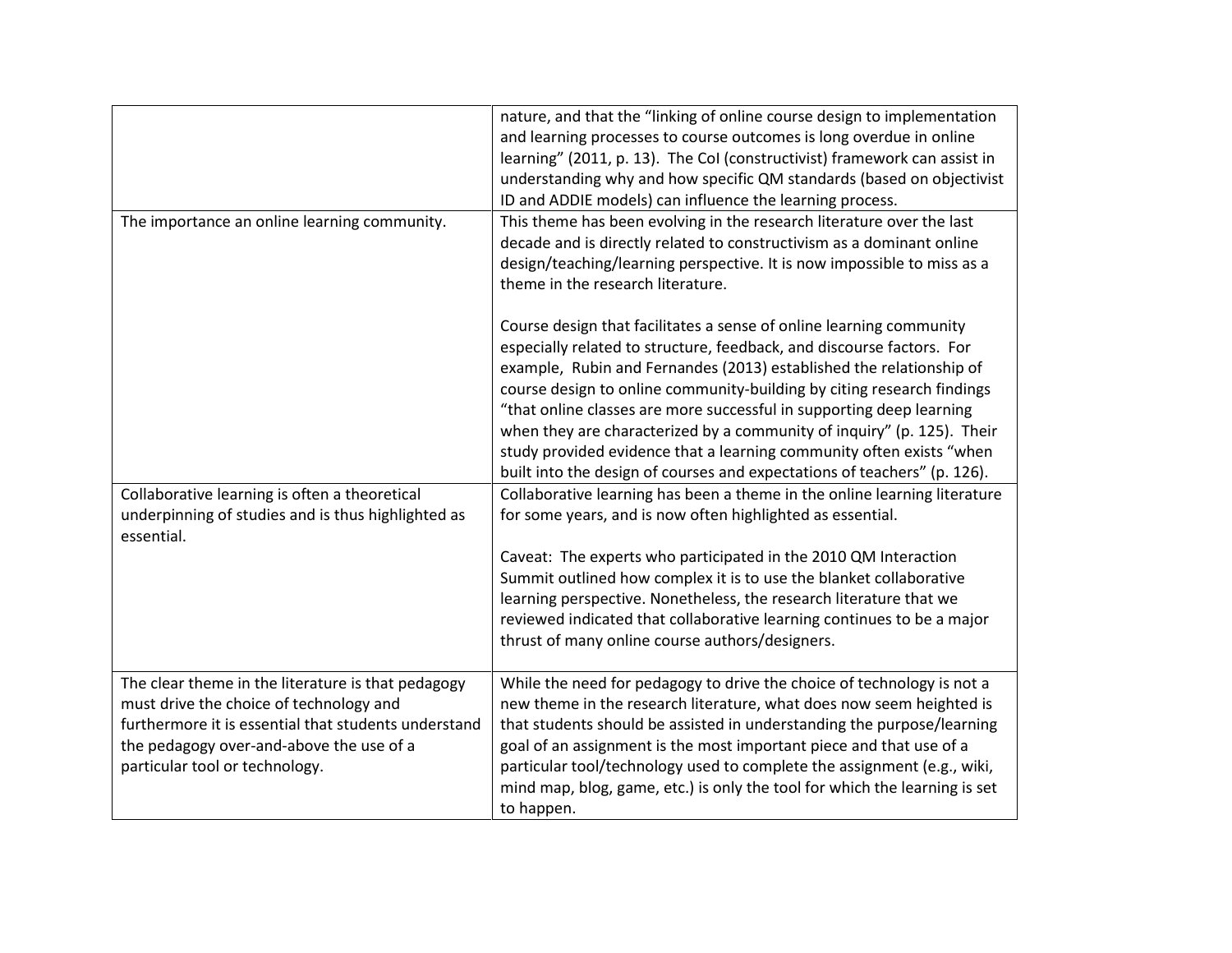| Learner-centered online course design should solicit<br>and respond to formative (during course delivery,<br>such as mid-term), as well as summative (end-of-<br>course) evaluations. | A learner-centered online course should include some type of<br>mechanism for students to provide formative feedback to the instructor.<br>This formative feedback will provide valuable information about areas of<br>the course that are confusing to the students and need further<br>explanation or redesign.                                                                                                                                                                                                                                                                                                                                                           |
|---------------------------------------------------------------------------------------------------------------------------------------------------------------------------------------|-----------------------------------------------------------------------------------------------------------------------------------------------------------------------------------------------------------------------------------------------------------------------------------------------------------------------------------------------------------------------------------------------------------------------------------------------------------------------------------------------------------------------------------------------------------------------------------------------------------------------------------------------------------------------------|
|                                                                                                                                                                                       | While it is the institutional responsibility to analyze student feedback<br>data on their online course experiences, there is no assurance that<br>students will be given that opportunity to provide their voices without<br>inclusion for the student evaluation tool/s in the design of an online<br>course. Such evaluations should be specific to online course delivery.                                                                                                                                                                                                                                                                                              |
| Gaming and other immersion activities contribute<br>to cognitive engagement.                                                                                                          | Immersion activities, those high interest activities typically found in<br>gaming, contribute to "flow" of an online course and help build student<br>satisfaction and engagement.                                                                                                                                                                                                                                                                                                                                                                                                                                                                                          |
|                                                                                                                                                                                       | Meyer and Jones (2013) link pedagogy to online course design by<br>describing the impact of flow "which happens when a self-contained<br>activity is done for no reward 'because the doing itself is the reward'<br>(cited from Csikszentmihalyi). [This concept poses] "an optimal<br>combination of challenges and skills which balance in such a way that<br>the participant avoids experiencing too much anxiety or boredom" (p.<br>138). Specific use of social media and of gaming activities can help<br>students realize, acknowledge and understand the integration of<br>materials taught in a module and how these may be embodied in 'real<br>world' scenarios. |
| Studies referring to mobile learning are found in the<br>research, but those studies are often descriptive<br>without providing specific design strategies.                           | Expectations for mobile delivery of courses are growing rapidly. An<br>online course designed and formatted for desktop or laptop web<br>delivery needs to consider mobile applications for today's and<br>tomorrow's learners.                                                                                                                                                                                                                                                                                                                                                                                                                                             |
|                                                                                                                                                                                       | In reality, the field of educational enhancing mobile apps is still evolving,<br>but for now some awareness is necessary for course designers. A review<br>of the Mobile Learning Handbook (Advanced Distributed Learning (ADL)<br>Co-Laboratories, 2011) highlights some development considerations<br>including, design, graphics, and coding for the mobile web. A review of                                                                                                                                                                                                                                                                                             |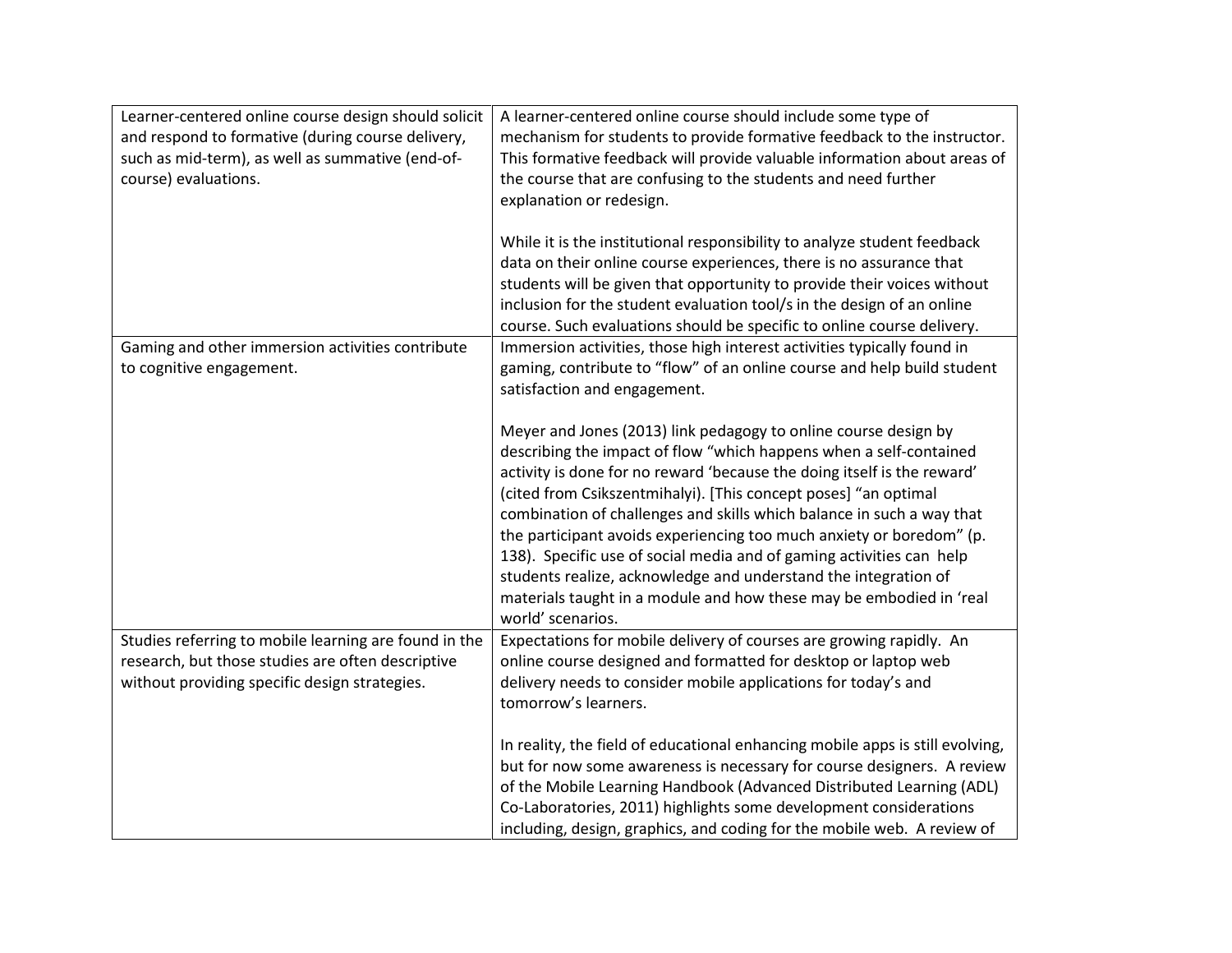|                                                     | the "Best Practices for Mobile-Friendly Courses" (Blackboard Mobile,       |
|-----------------------------------------------------|----------------------------------------------------------------------------|
|                                                     | n.d.) provides some basic design decision points.                          |
|                                                     |                                                                            |
|                                                     | Additionally, a recent study by Alden (2013) confirms that students view   |
|                                                     | mobile devices to promote student learning. For example,                   |
|                                                     | To receive alerts and reminders about assignments.                         |
|                                                     | To communicate with faculty, an advisor, and students, using               |
|                                                     | voice, email, or text messaging.                                           |
|                                                     | To post or reply to a poll, discussion board.                              |
|                                                     | To download and review lesson materials. (p. 109)                          |
| Learning sciences related to online learning can be | Influence of learning sciences, especially in designing to minimize the    |
| seen as an emerging theme in the educational        | potential for cognitive overload. Cognitive load is not a new concept in   |
| technology literature.                              | educational technology. For example, clear, "clean" screen layout that     |
|                                                     | reduces the overwhelming, extraneous, "busy" presence of text, links,      |
|                                                     | and graphics that a learner is likely to face when navigating the course.  |
|                                                     | To reduce the changes of cognitive load chunking of materials, as well as  |
|                                                     | shortening the length of video are noted strategies.                       |
| Research revolving around accessibility and         | Several standards already make reference to accessibility and inclusivity. |
| inclusivity has grown significantly.                | In attempts not to be prescriptive, we might be missing the importance     |
|                                                     | of assuring that the necessary analysis phase (the "A" in the ADDIE        |
|                                                     | model) has been done in order to design a specific online course.          |
|                                                     | Awareness of such analysis would be helpful to peer reviewers.             |
|                                                     |                                                                            |
|                                                     | Note: What is now standard 8 should be part of the design plan and not     |
|                                                     | an accommodation later. As a separate standard (and the last one) it       |
|                                                     | looks like an add-on or an accommodation.                                  |